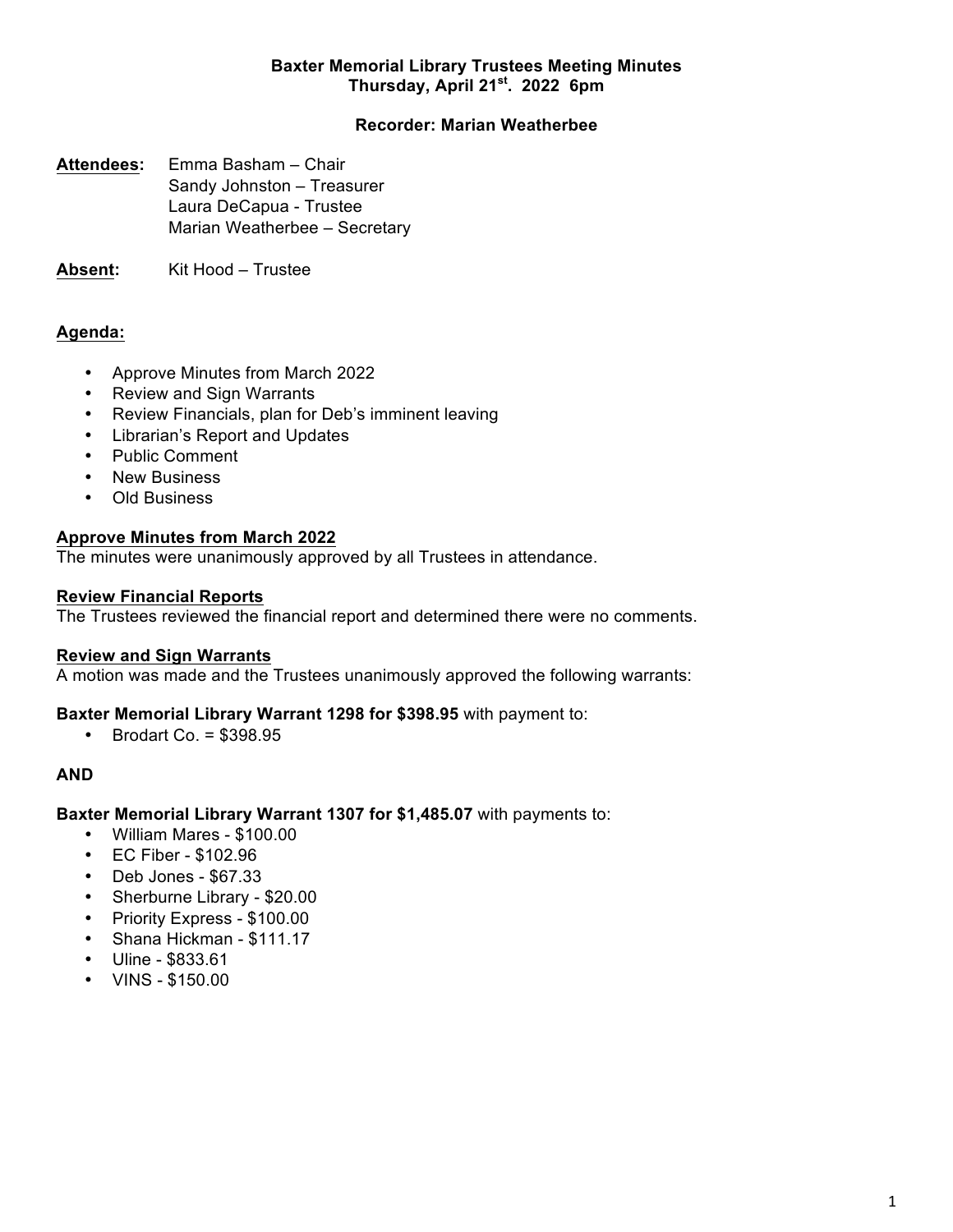# **Librarian's Report and Grant updates**

## *March 2022 Stats*

**Checkouts**: 360 (229 last year) **ILL Requests Filled for Us**: 43 (53 last year) **ILL Requests We Filled for Others**: 14 (3 last year) **Overdrive**: 111 (85 last year) **Visits**: 262 (152 last year) **Web stats**: 363 views/192 visitors

### **Author Talk with Bill Mares**

We ended up with 32 attendees for Bill Mares' author talk. It went very well.

### **Summer Programming**

We still have a good bit of money left in our programming budget (\$450) and we are receiving a \$300 summer programming grant from the Vermont Department of Libraries. I intend to purchase some fun raffle prizes (they were such a huge draw last year), and I would like to have a presenter or two, as well as a party at the end of the summer.

*Discussed end of summer party with two events/presenters. Theme will be Oceans of Possibilities. Shana will purchase puppets. Prize budget will be approx. \$250 leaving \$500 for presenters. Shana will reach out to Jules and Sandy to Ina Anderson.*

### **Magic the Gathering… Gathering**

Russ Patton hosted the first Magic the Gathering event at the library April 21<sup>st</sup>. We decided not to advertise just yet so that he could do a trial run with a group of kids he's worked with before. There were six kids in attendance and two adults.

*We discussed that the event will run every two weeks and once school is out everyweek.*

#### **New ARPA Grant**

We just received news that there is an additional \$725.94 ARPA grant set aside for us. The grant can only be spent in specific ways, but the guidelines are the same as the last time. The application is due May 11<sup>th</sup>. We will need to have all purchases decided before I can apply.

Categories:

- One-time collection purchases with focus on Equity, Diversity and Inclusion. Welcoming and multilingual collections (highly recommended).
- Outdoor programming and place making items.
- Indoor furniture for COVID response
- Standalone HVAC augmentation
- Robotics for kids' programming
- Makerspace equipment and content
- Video production equipment
- Computers, communication and other technology products
- Accessibility devices and tools
- Dedicated space for social worker / employment specialist / telemedicine etc.
- Personal Protective Equipment (PPE)
- One-time tech set-up services

*We discussed several options. Shana mentioned 'Diverse Collections', which are being discussed at several Libraries. We have also had an interest in Spanish/English learning books. Decision was made to go with easy readers, early chapter books, and bilingual books.*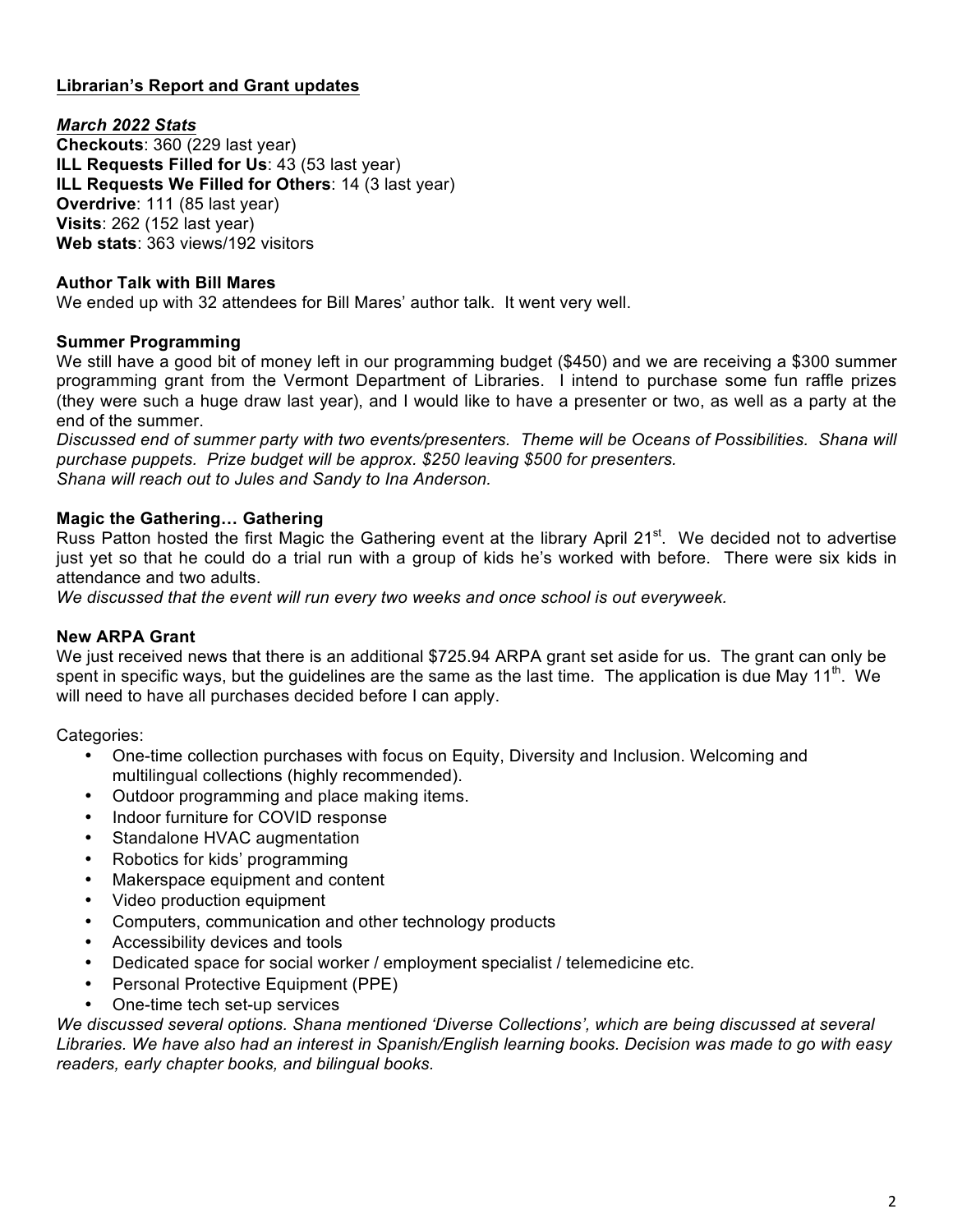## **Library Purchases**

I spoke with Mariah Lawrence from the Tunbridge Library about how they make their purchases; she told me that when she first started she was given a credit card specifically for library purchases. The purchases are approved at trustee meetings, and the bill is paid. After posting to the library staff listserv, it seems almost all libraries in Vermont use this system. There were a couple of libraries, though, who were in the same boat as we are, and they are having trouble spending their ARPA grant money.

*We discussed that Emma will ask Nicola to put this issue on the Selectboard agenda as well as the light issue.*

## **Grant Updates**

We have received the Uline tables, but there was \$121 freight charges we had not factored in. Perhaps we could move this amount to the furniture and equipment line, as we have not spent anything in this category. I have sent Deb the links to the rest of the Amazon purchases. That just leaves the Keva planks, I will have to contact them about our tax exempt status, as well as registering for the educator discount. They should be able to invoice us. The deadline for submission of the grant report and receipts is July 15. *Shana will check on the new computer which was ordered to make sure this is still the best device for her.*

## **Summer Programming Grant**

We should receive this grant for \$300 within the next few weeks.

## **ARSL New England Grant**

This evening, we can walk around the library and determine just how many Story Walk posts we would like to erect and where they will be places. Then, I can plan the final costs and whether we will need to stick with wooden posts (supplied by us), or whether we can purchase aluminum posts.

Laura asked if we would use the trails behind the school. Shana mentioned a few posts will be on school *property.*

### **Public Comments**

*There were no public comments.*

## **New Business**

## **Plant, Book and Bake Sale**

- We ran through the event checklist.
- Marian will contact the Fire Department for tent loans.
- Marian will send out requests for baked goods to volunteers on our list.
- Shana will advertise on Facebook and the Listserv for donated books and baked goods.
- We will only offer seedlings and indoor plants due to the worm infestation.
- Shana will ask AJ if she would make a flyer with info on the worm to pass around at the event.
- The elementary school also has an event on the same day.
- Book sales will be by donation, as they were last year.
- We will purchase boxes for the baked goods.
- Sandy will pick up the petty cash from Deb.
- Emma will contact Eileen regarding the Quilt raffle.
- Kit will be in charge of organizing the plants.
- We will track the sales of books, plants, baked good and raffle tickets on a spreadsheet.
- Re-purpose the posters from last year. The large banner will be hung in town.
- Call for volunteers on Friday, June 3 to help set up. Set up will be the same as last year.
- Shana will contact the book disposal person after the event.